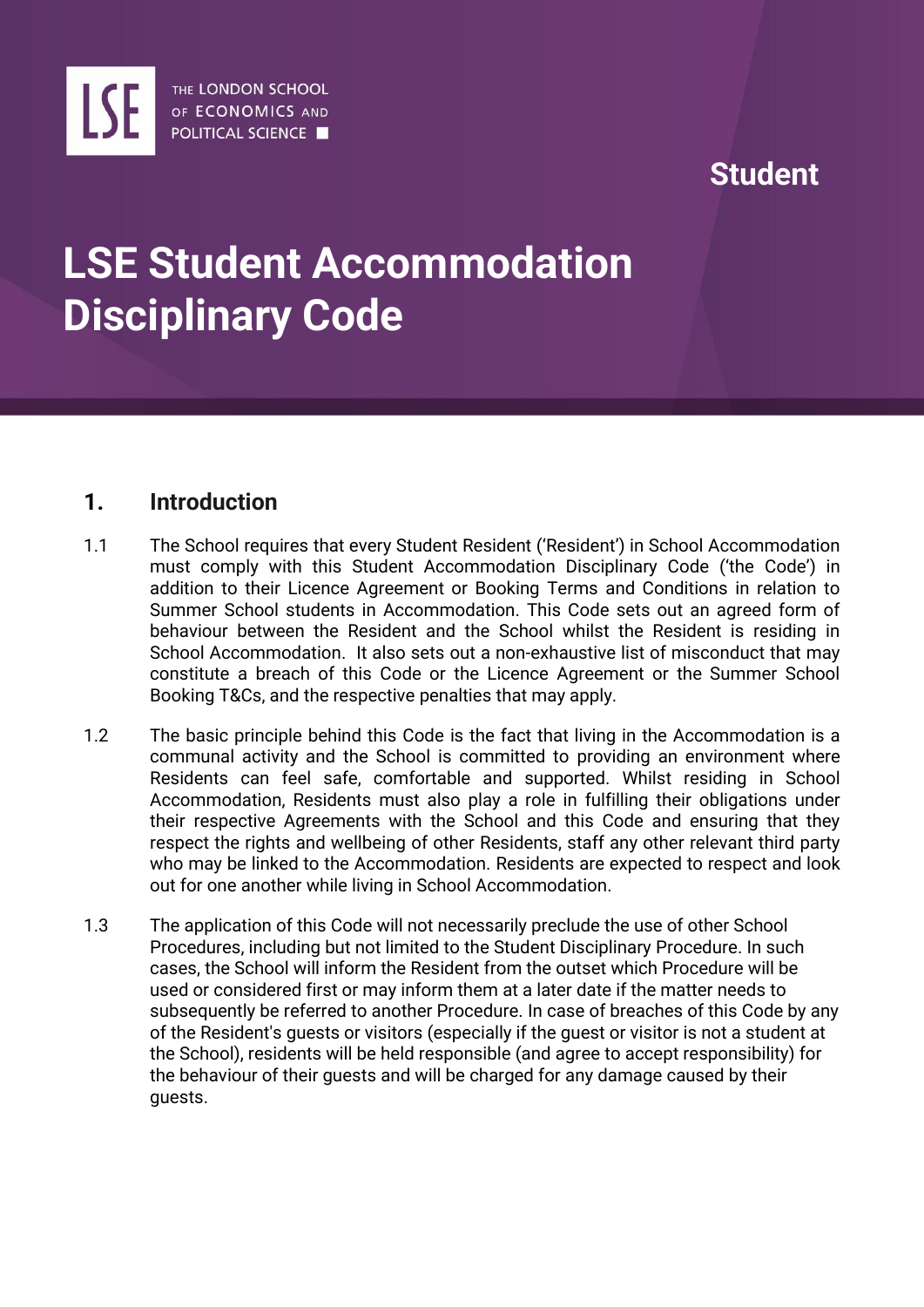### **2. Definitions**

In this Code the following terms have the following meanings:

- 2.1 "**Accommodation**" means any of the School's halls of residence and Sidney Webb House
- 2.2 "**the Breaks**" means the Christmas and Easter holidays as timetabled by the School.
- 2.3 "**Common Areas**" means any shared facility such as bathrooms, common rooms, computer rooms, student kitchens or other space as are allocated to the Accommodation by the School from time to time and such other parts of the School's property which the School allocates to the residents from time to time for the purpose of gaining access to the Accommodation
- 2.4 "**Damage**" has the meaning set out in this Code
- 2.5 "**Resident**" or "**Residents**" means the student residents of any of part of the Accommodation that have a right to reside in the Accommodation
- 2.6 "**School**" means the London School of Economics and Political Science
- 2.7 "**Warden**" means the Warden or School Representative appointed by the School

### **3. The Accommodation**

- 3.1 The Accommodation is part of the School's property and is administered by the School's appointed officers. Where the School places a Student Resident in a thirdparty property (which is not School Property and which is not administered by the School's appointed officers), then that third party will be made aware of this Code and will use all reasonable endeavours to comply with and implement this Code on Student Residents with the assistance of the School.
- 3.2 Whilst the Warden for each Accommodation is generally responsible for handling all Resident matters in their specific Accommodation, there may be instances where the matter may be referred to the School Secretary's 's Division to be dealt with formally under the Student Disciplinary Procedure. Where this occurs, the Warden will notify the Resident accordingly.
- 3.3 The School's Residential Services Office is responsible for the administration and application of the Licence Agreement/Summer School booking terms and conditions.

### **4. Standards of behaviour**

4.1 Students are expected to behave in an orderly, responsible, and sober manner and at all times to respect the rights and views of others. Failure to do so is a breach of the Conditions of Registration and an offence under the School's Disciplinary Procedure for students at: [https://info.lse.ac.uk/staff/Services/Policies-and](https://info.lse.ac.uk/staff/Services/Policies-and-procedures/Assets/Documents/disProStu.pdf)[procedures/Assets/Documents/disProStu.pdf](https://info.lse.ac.uk/staff/Services/Policies-and-procedures/Assets/Documents/disProStu.pdf)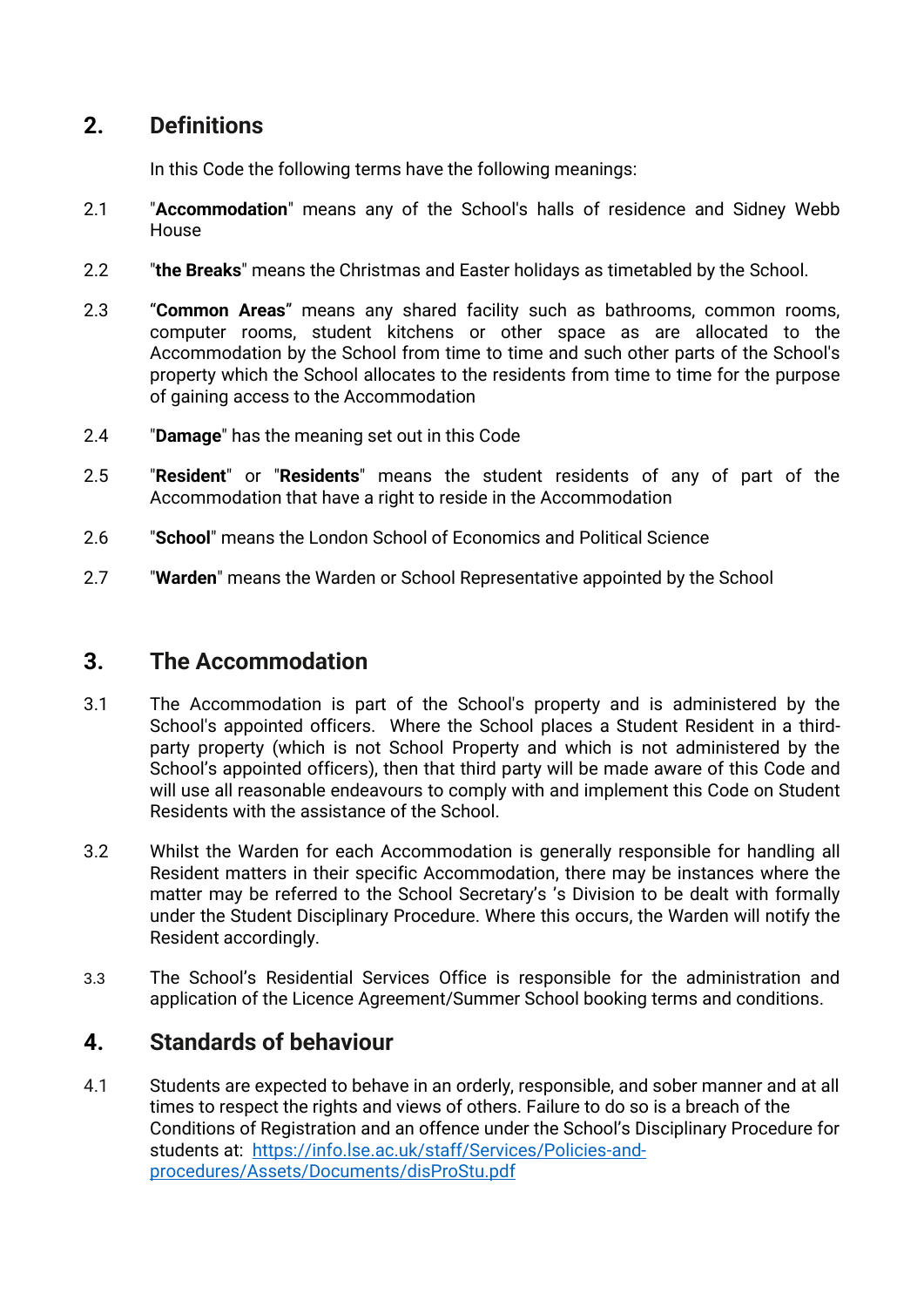4.2 Residents must comply with all the School's policies, procedures, conditions, codes and regulations and refrain from any behaviour that would bring the School into disrepute, breach their Licence Agreement or Conditions of Registration (especially paragraph 20) and/ or cause any nuisance or disturbance to the School, neighbours or other Residents and occupiers of the Accommodation.

### **5. Types of misconduct offences that may occur in accommodation**

5.1 A non-exhaustive list of misconduct offences that may occur in Accommodation can be found at Appendix A of this Code. The Licence Agreement and the following clauses 5.2-5.9 outline some of the main types of misconduct that may occur in Accommodation.

#### **5.2 Damage to property**

"Damage" includes making a mess as well as actual physical damage. Where an individual or individuals can be identified as having caused the damage, they will be charged the cost of repairing the damage (plus a fine in some cases, depending on how the damage was caused). When it is not possible to identify the person(s) who caused the damage, the costs of the damage are treated as Common Damages as defined below and charged pro rata to all or sub-groups of the residents at the Accommodation. These charges relate specifically to malicious and negligent damage.

#### **5.2.1 Common Damages**

Common Damage relates to damage to Common Areas and the School reserves the right to allocate responsibility for any such damage to individual residents or jointly to some or all of the residents with access to those Common Areas(unless the alleged perpetrator is revealed or makes an admission).

#### **5.2.2 Single Rooms**

Residents in single rooms are held responsible for any damage that occurs in their rooms however caused (as they control access by virtue of having the key to the room). Residents will be held responsible even if they left the door unlocked and the damage occurred while they were away. However, if the room is broken into (through no fault of the resident), the resident will not be held responsible for any resulting damage (although the School accepts no responsibility for any such loss or damage).

#### **5.2.3 Shared Rooms, Flats or Kitchens**

In cases where the damage occurs in shared rooms, flats or shared kitchens, those who have keys to the space will be held responsible and will be charged pro rata for the costs of the damage (unless the alleged perpetrator is revealed or makes an admission).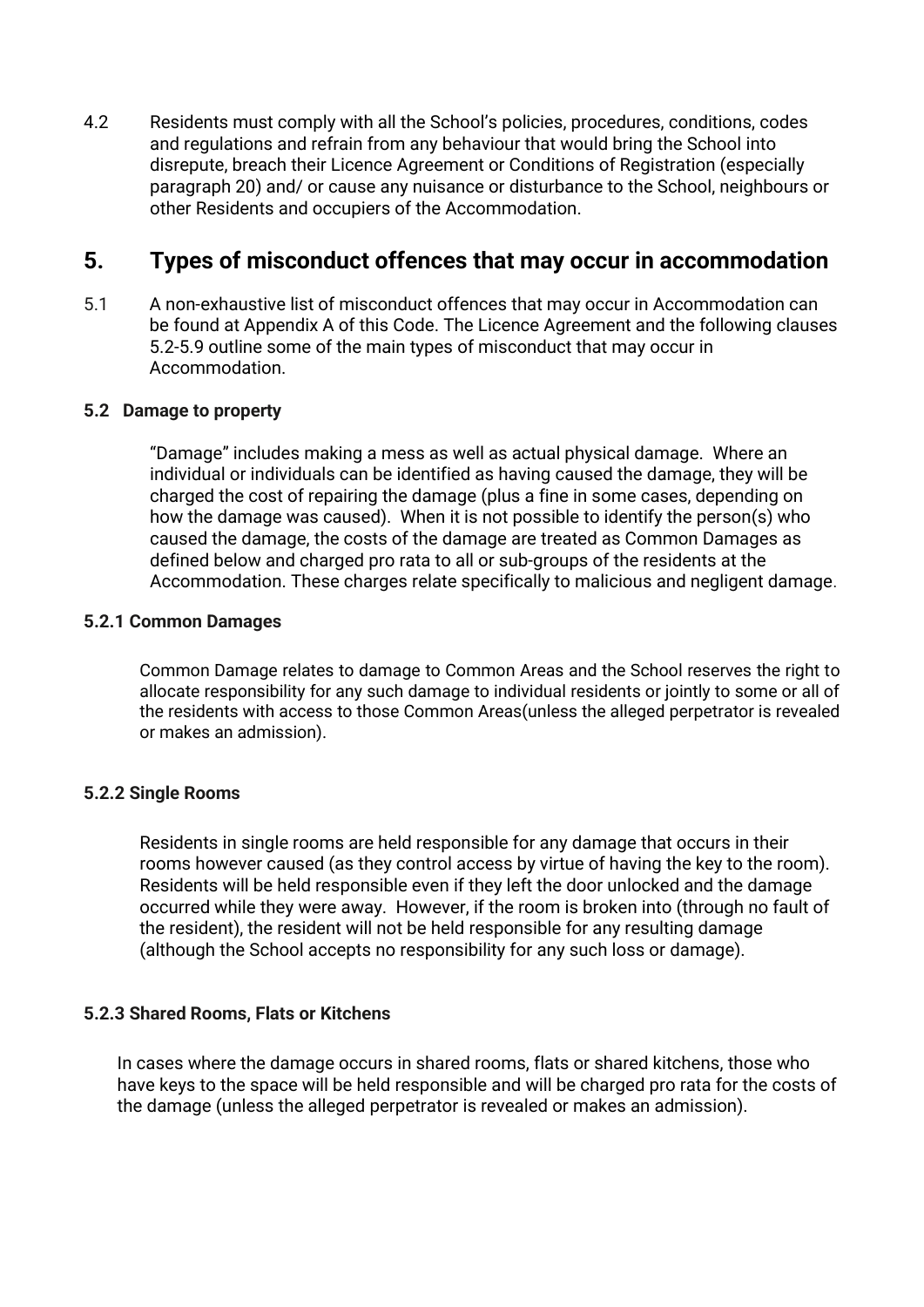### **5.3 Fire alarm offences**

5.3.1 Residents must respond to fire alarms, adhere to all fire regulations and evacuation procedures imposed by the School or any relevant authority (which are displayed in the Accommodation and on notice boards in the Hall) and:

(a) where Residents are given prior reasonable written notice that a fire safety meeting (which may be attended by a representative from the emergency services) has been arranged by the Warden or Head of Residential Life and the Residents' attendance at that meeting is compulsory, attend that meeting;

(b) not to obstruct Communal Areas or fire escape routes nor prop open, or otherwise tamper with, the fire doors (as they are designed to reduce the spread of fire) and not to abuse, move, interfere or otherwise tamper with any of our fire prevention equipment, especially fire and smoke detecting equipment;

(c) not to do anything which may cause a fire hazard, including (but not limited to) using or storing in the Accommodation or Hall any flammable or dangerous materials (e.g. inflatable items or furniture, candles, incense sticks/burners or other naked flame, fireworks, petrol, paraffin, bottled gas, oil, oil-filled radiators, deep fat fryers and sunbeds).

### **5.4 Health and safety**

.

- 5.4.1 It is the responsibility of all Residents to report promptly any fault or damage detected in the Accommodation which might constitute a hazard to the health or safety to the office/reception of the Accommodation.
- 5.4.2 Any incident or situation where:

(a)the emergency services (police, fire or ambulance) are called to the Accommodation, or;

(b)first aid is administered;

must be immediately reported to the office/reception of the Accommodation.

### **5.5 Subletting**

Residents are not allowed, for any duration of time, to sublet their room.

### **5.6 Anti-social behaviour**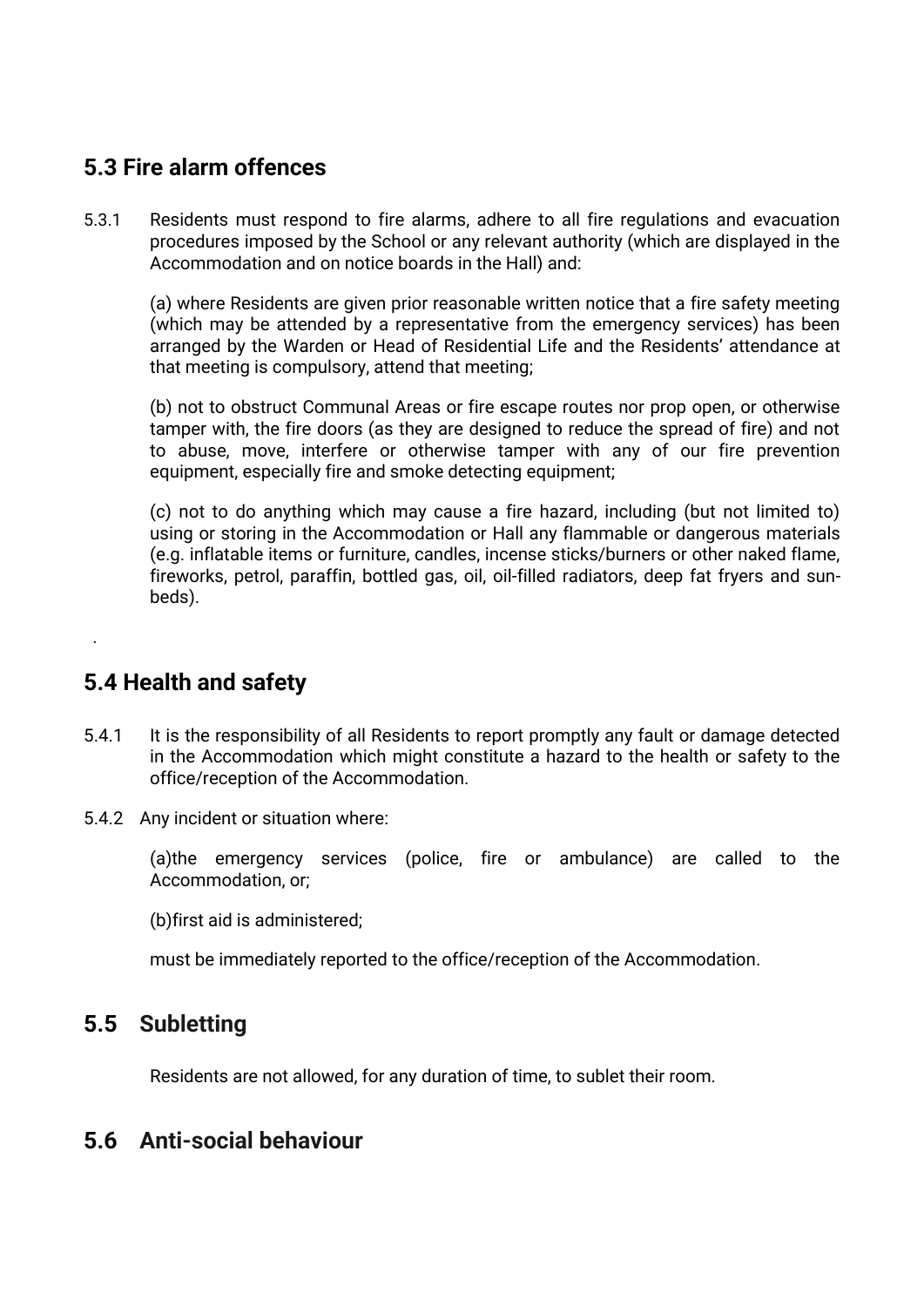- 5.6.1 Residents are expected to show respect, at all times, for individuals living and/or working in the Accommodation or in the locality of the Accommodation and not to cause or do anything that is likely to cause a nuisance or annoyance to them.
- 5.6.2 Anti-social behaviours (as determined by the Warden and/or the School) will normally be dealt with by the Warden (such as minor noise and many alcohol-related incidents). In case of major breaches, the matter may be deferred either to the School Secretary's Division in accordance with the Disciplinary Procedure for Students, and/or the police. Anti-social behaviour may include (but is not limited to):

#### **(a) Alcohol-related offences**

Accommodation provided by the School has bars, and social drinking is a pleasurable part of student life for many residents. However, alcohol should be consumed both sensibly and in moderation and excessive consumption of alcohol by some Residents can be the cause of many disciplinary problems. Being drunk is not in itself a breach of this Code, but actions committed under the influence of alcohol may be and can be subject to disciplinary action. A claim that a resident was drunk at the time that an offence was committed is not a valid excuse; residents are adults and must answer for their behaviour whether drunk or sober.

#### **(b) Noise**

Residents must keep noise at a level that does not interfere with the study, sleep or comfort of persons living and/or working in the specific Accommodation and, in particular, they are requested not to make or allow any loud noise (including televisions, playing music or musical instruments) between designated quiet hours (being between the hours of 23.00 hours and 08.00 hours or such other times as the School may notify the Resident)

#### **(c) Aggressive and abusive Behaviour**

This can range from verbal aggression and swearing at other residents and members of the School's staff to fighting or other forms of physical aggression or violence.

#### **(d) Harassment and Bullying**

Residents must not bully other Residents, staff or third parties or harass or threaten to harass (on the grounds of age; disability; gender re-assignment; race; religion or belief, sex and sexual orientation) or bully any individual at the Accommodation and at all times must comply with the Discrimination, Harassment and Bullying Policy which can be found at: [https://info.lse.ac.uk/staff/Services/Policies-and](about:blank)[procedures/Assets/Documents/harPol.pdf](about:blank)

#### **(e) Sexual Harassment and Sexual Violence**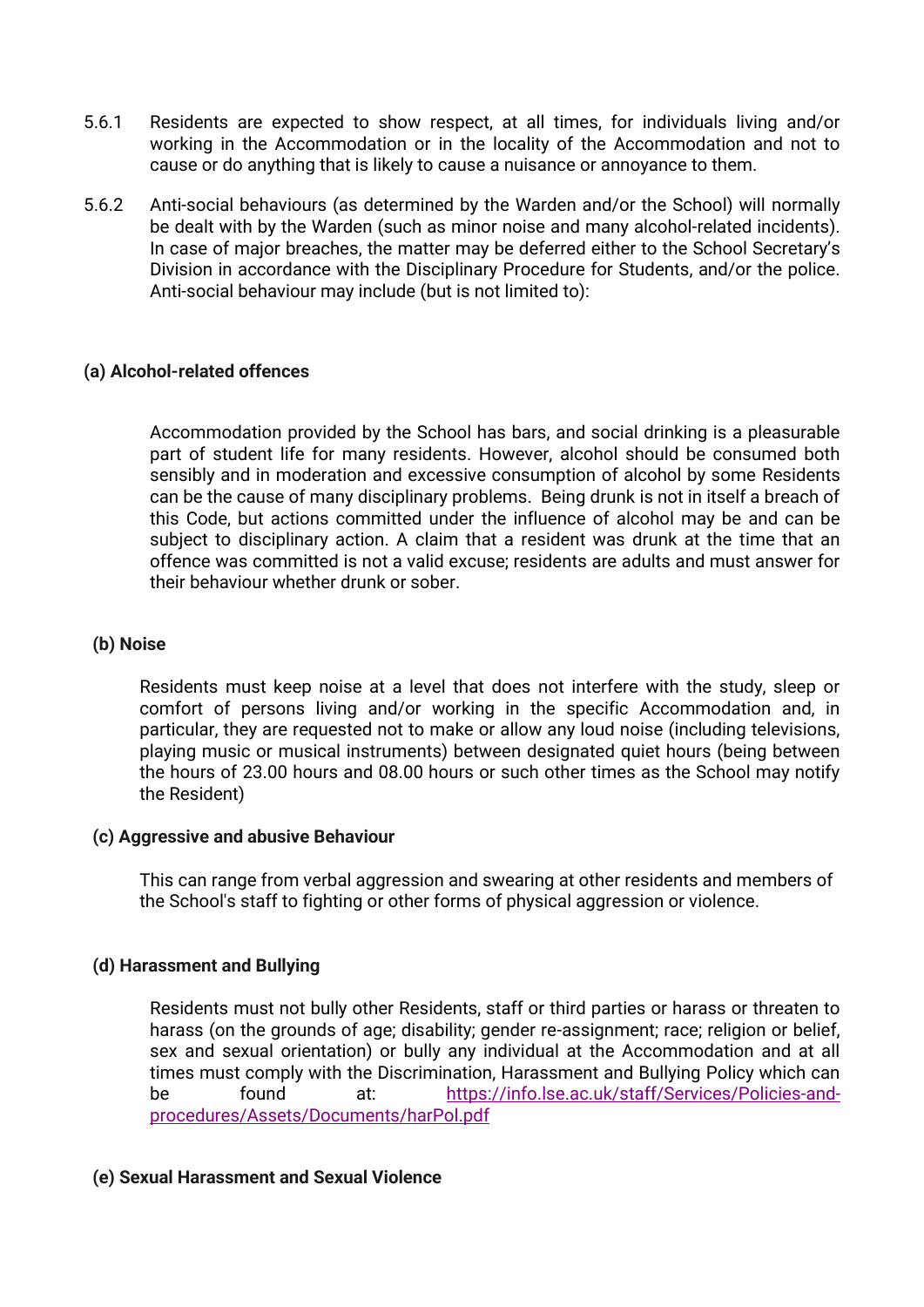The School will not tolerate any form of sexual harassment or sexual violence within its community, including that which takes place in Accommodation... The School's Sexual Harassment and Sexual violence policy can be found at: [https://info.lse.ac.uk/staff/services/Policies-and](about:blank)[procedures/Assets/Documents/harVioPol.pdf.](about:blank)

#### **(f) Drugs**

It is not permitted to bring any weapons, illegal items or items which we consider to be offensive or dangerous (e.g. Replica, ceremonial or toy weapons, knives, martial arts weapons or air weapons) or allow the Accommodation to be used for any criminal, immoral, or illegal purpose including but not limited to selling, supplying or using illegal substances, storing or handling stolen goods or prostitution.

For the avoidance of doubt, the School operates a zero tolerance policy with regard to firearms which will be enforced without regard for personal views or opinions. All firearms, explosives, knives, fireworks, chemical, projectile devices and other dangerous substances, articles and weapons are banned from being carried, stored, used or sold/exchanged in any Accommodation.

#### **(g) Possession of other illegal items**

It is not permitted to bring any weapons, illegal items or items which we consider to be offensive or dangerous (e.g. Replica, ceremonial or toy weapons, knives, martial arts weapons or air weapons) or allow the Accommodation to be used for any criminal, immoral, or illegal purpose including but not limited to selling, supplying or using illegal substances, storing or handling stolen goods or prostitution.

For the avoidance of doubt, the School operates a zero tolerance policy with regard to firearms which will be enforced without regard for personal views or opinions. All firearms, explosives, knives, fireworks, chemical, projectile devices and other dangerous substances, articles and weapons are banned from being carried, stored, used or sold/exchanged in any Accommodation.

### **6. Criminal Offences and Precautionary Measures**

- 6.1 If an incident that takes place in Accommodation may also constitute a criminal offence, then the Warden will immediately contact Security and in parallel refer the matter to The School Secretary. The School Secretary or their nominee will consider referring incidents to the Police, or if necessary, UK Visas and Immigration or the Home Office.
- 6.2 Although the School would not ordinarily pursue disciplinary action against a student while they are the subject of a Police investigation, it reserves the right to do so; particularly if a student's registration is due to expire before the conclusion of any criminal proceedings, or the safety of one or more members of the School is at risk. The School's Disciplinary Procedure for Students is not an alternative to investigations carried out by the Police. The School also reserves the right to apply this Procedure after any Police investigation has concluded.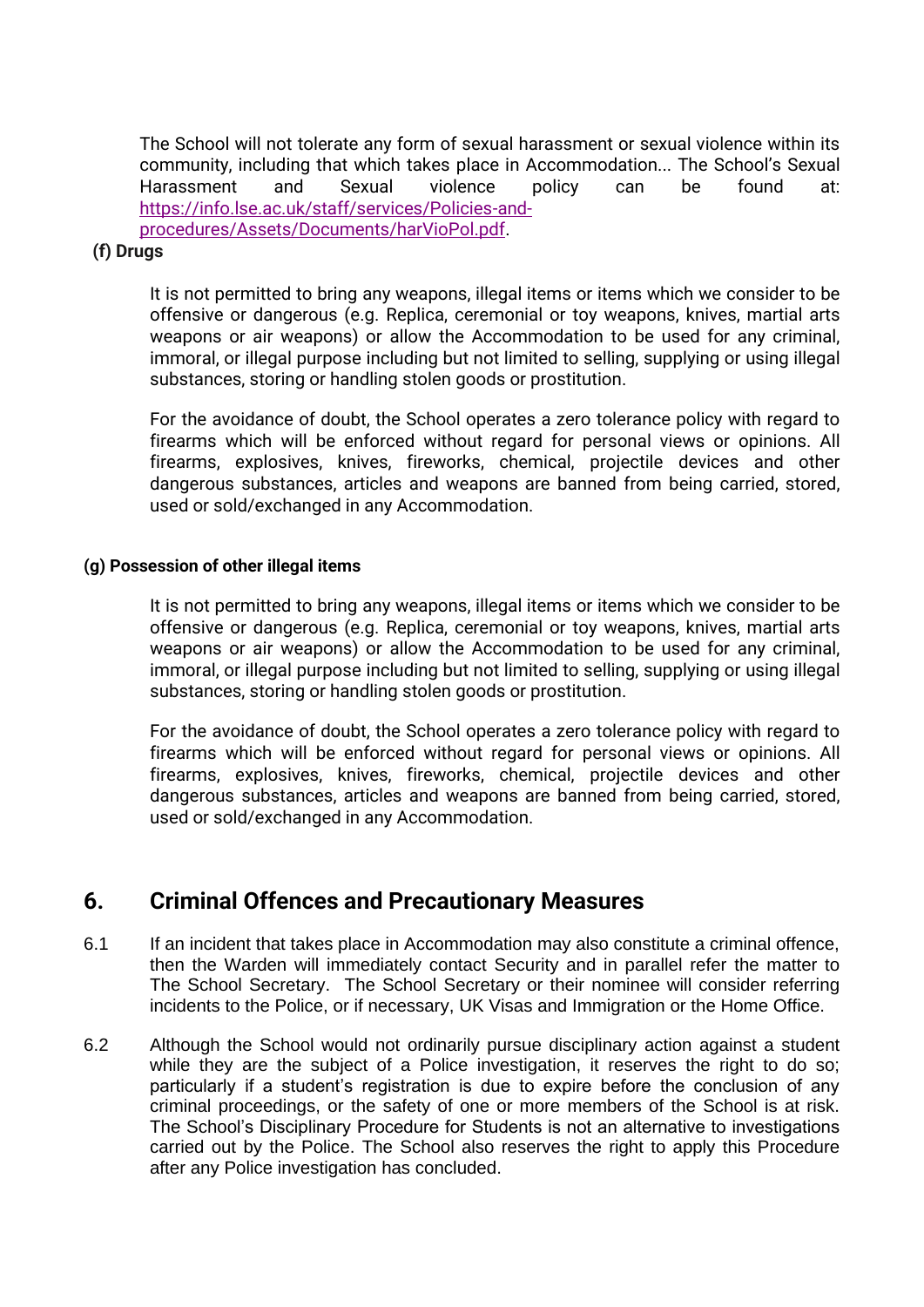6.3 The School Secretary or their nominee may put in place precautionary measures against a Resident who is alleged to have committed a criminal offence or a breach of discipline at an early stage pending the outcome of criminal and/or disciplinary proceedings. For the avoidance of doubt, the taking of such action would not be considered as a penalty. The grounds for initiating precautionary measures include:

• to ensure that a full and proper investigation can be carried out by the Police/School;

• to protect the reporting student or others whilst the allegation is being dealt with as part of a criminal/disciplinary process;

• in cases which may involve serious harm to the reporting student and/or others within the Accommodation;

• where a Resident's mental health is at risk or where the Resident displays significant distress;

- issues of a highly sensitive nature;
- ongoing threat of disruption to the Residence/ other Residents and/or

• to address any refusal to comply with a Covid-19/contagious illness/other health and Safety conduct requirement as set out by the School (including but not limited to selfisolation and quarantine where required) and as set out in this Code.

- 6.4 In certain circumstances, where the School Secretary or their Nominee is unable to take precautionary measures for whatever reason, including where an incident occurs on the weekend or in an emergency situation (such as a sexual violence misconduct or misconduct those arising out of a breach of a Health and Safety requirement for example relating to Covid/other contagious illness), then the Head of Residential Life will have the discretion to take precautionary measures (as set out in sections 19-22 of the Disciplinary Procedure for Students) in relation to the Resident. In all other cases, the School Secretary or their Nominee will make a decision relating to any precautionary measures in accordance with sections 19-22 of the Disciplinary Procedure for Students.
- 6.5 A Resident may be asked to vacate the space within the Accommodation as part of the precautionary measures put in place, but the space may be reserved for the Resident pending the outcome of any investigation/ appeal.
- 6.6 Notwithstanding this, provided the offence does not involve aggression or harassment towards other residents or other dangerous behaviour, the Resident may be allowed to stay in occupation of the Accommodation pending the outcome of the investigation/ appeal. In these circumstances, the Warden or School Secretary may impose restrictions or conditions as a precautionary measure on the Resident's occupation (e.g. not to use the bar or common room within the Accommodation).

### **7. Equality and Diversity**

7.1 The Warden and the Head of Residential Life, or their nominee as it may be the case, involved in a potential or actual disciplinary case under this Code must give thought to any equality and diversity matters which may be relevant, particularly in relation to the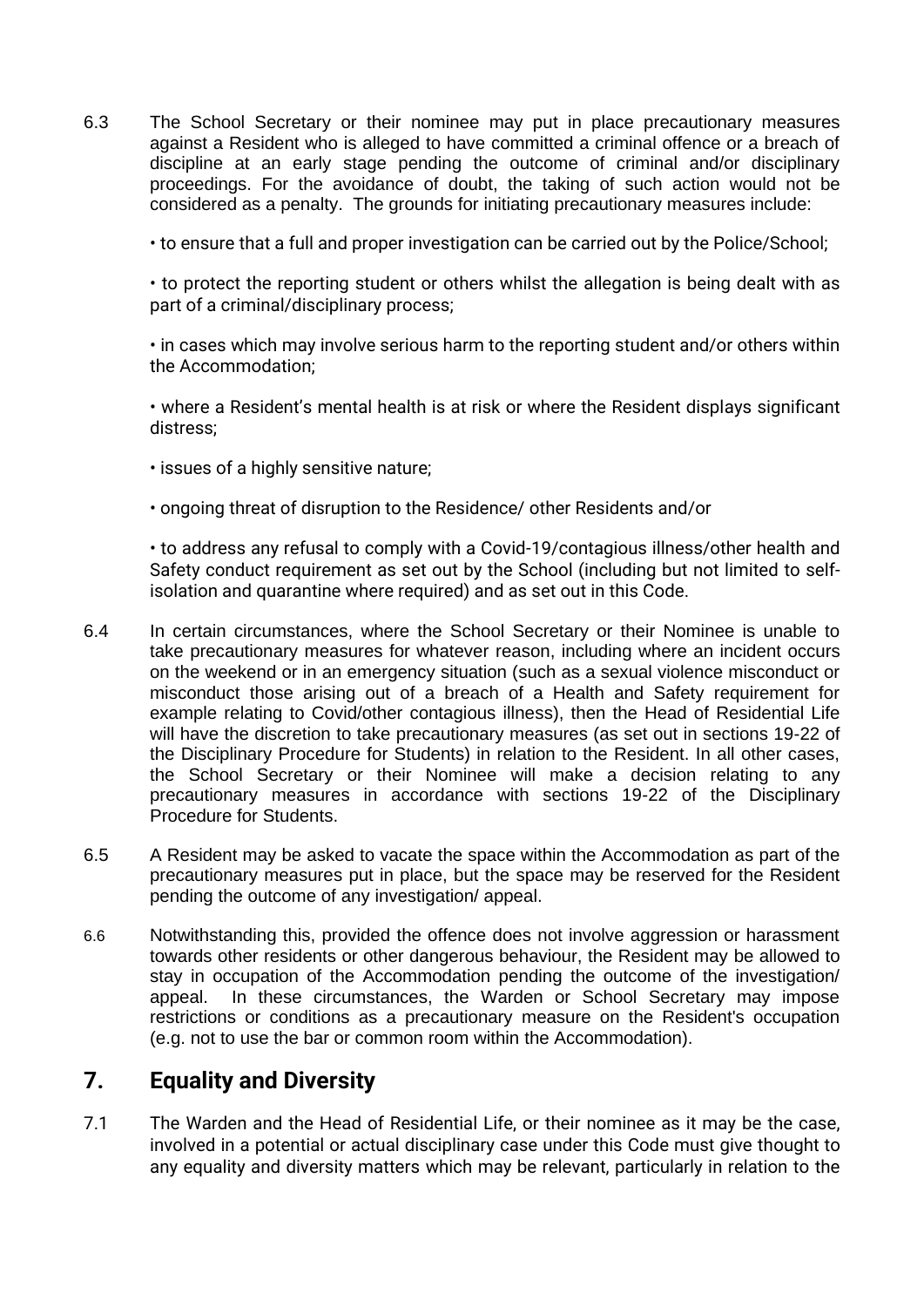following diversity strands which are referred to in the Equality Act 2010: age, disability (including mental health and wellbeing), race, gender, gender reassignment, pregnancy and maternity, religion or belief and sexual orientation. At different stages of the disciplinary procedure, requests for reasonable adjustments should be made to the Warden or their Nominee (or whoever is overseeing an investigation/appeal at any given time).

7.2 In some instances, the Warden, the Head of Residential Life or their Nominee, (whichever is overseeing an investigation at the time) may decide to postpone, interrupt or not pursue a disciplinary case because a key person is, for medical or other reasons, unfit to participate in it. This type of decision must be based on evidence that the Head of Residential Life or their nominee, considers relevant and adequate. The Head of Residential Life or their nominee reserves the right to reject or ask for an independent assessment of evidence if its relevance or adequacy is doubted.

### **8. Confidentiality and Data Protection**

- 8.1 The School will handle cases in accordance with any of its own relevant confidentiality and data protection policies as well as the Data Protection Act 2018, the UK GDPR and The General Data Protection Regulation (GDPR) (2016/679).
- 8.2 Confidentiality may only be waived if it is assessed that there may be a continued risk of harm to the Resident, or other Residents, staff and or members of the wider LSE Community as LSE has a wider duty of care to protect individuals studying, working and visiting the institution. In some exceptional cases, the School may have to report the matter to the police if it is necessary to protect Residents from harm or to prevent a further incident, which may constitute a criminal offence from taking place.
- 8.3 Information relating to any disciplinary matter shall be kept confidential and will only be shared with other relevant members of School staff, the Students' Union (in certain cases where the School assesses there is a need to inform them) on a need to know basis and only for the purposes of dealing with an allegation of misconduct under this Code, a complaint arising out of it and/or implementing any recommendations.
- 8.4 The relevant members of School staff, include but are not limited to certain members of the Student Services centre/Academic Registrar's Division, the Security team, the Resident's Academic Department/Division, School Secretary's Division, and others may also be notified of the outcome of a disciplinary procedure on a 'need to know' basis. The School may also use anonymous data regarding the outcome of such disciplinary cases internally for reporting, learning, training and evaluating cases or externally with regulators in the higher education sector.
- 8.5 Additionally, there may be other circumstances where confidential information may have to be disclosed without the Resident's consent such as if there is a legal requirement to do so or if a Judge or Magistrate directs that information must be disclosed to the court.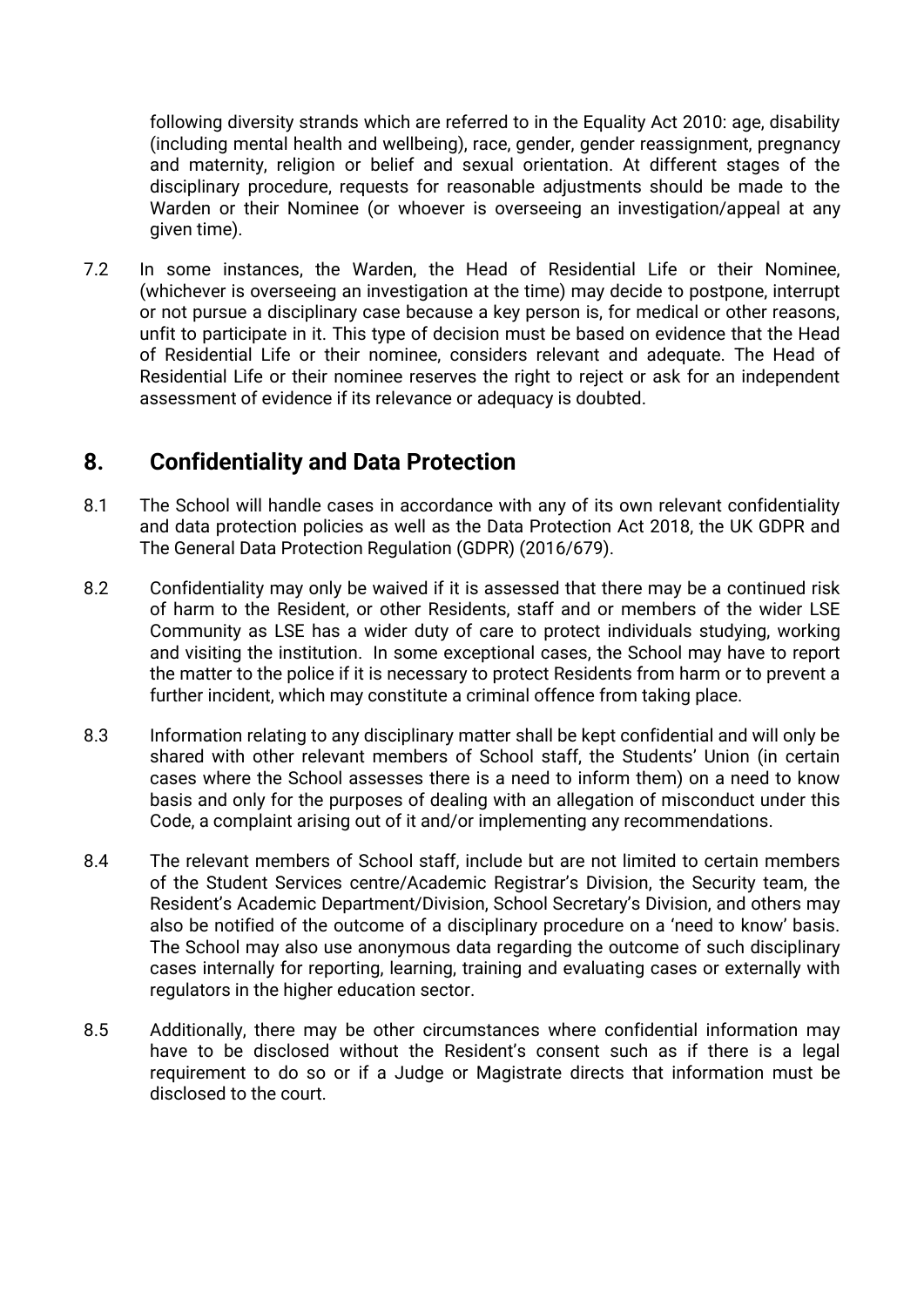### **9. Procedure for dealing with an allegation of misconduct/breach of this code**

- 9.1 On first being notified of a breach of this Code, the Warden (or their Nominee) of the Accommodation where the breach has occurred will be responsible for dealing with the matter at the outset. They will write to the Resident and explain the nature of the alleged breach that has come to their attention, the investigation that will take place and next steps.
- 9.2 The Warden or their Nominee will decide or consult with other relevant members of the School before deciding whether the alleged breach warrants the following:
	- (a) No action
	- (b) Informal resolution of the matter
	- (c) If the matter is assessed as major misconduct or in cases that are considered to be of high risk, refer the matter to the School Secretary to be considered formally under the Disciplinary Procedure for Students. For the avoidance of doubt, the School Secretary has the discretion to nominate the Warden to investigate the matter as Investigating Officer under the Disciplinary procedure for students. The Warden would then report their findings to The School Secretary or their Nominee who will make a decision or refer the matter to a Board of Discipline.
	- (d) and/or to consider whether the Police should be alerted to the case
- 9.3 The Warden or their Nominee will decide whether it is reasonable and proportionate to resolve a case informally, and, if so, how. Informal resolutions can be made for alleged minor to medium breaches of the Code with the aim of resolving matters as quickly and amicably as possible, and normally within twenty-eight (28) working days from the alleged misconduct having been raised. For Summer School /Executive summer School Residents the matter will normally be resolved within five (5) working days.
- 9.4 The Warden or their Nominee will consider whether it is necessary to refer the matter for consideration regarding any precautionary measures that may need to be put in place. If a Resident objects to, or fails to cooperate with such a request, the Warden or their Nominee will consider referring the case to the School Secretary under the formal stage of this Procedure.
- 9.5 The Warden or their Nominee may liaise with the sub-wardens, the School Secretary, the Senior School Advocate for Students, and, in high-risk major misconduct cases, to other relevant members of the School on a need to know basis.
- 9.6 The Warden or their Nominee must ensure that any investigation is conducted fairly and is of reasonable level in depth and scope. This Resident subject to the investigation will be given an opportunity to present their case to the Warden or their Nominee. In some cases, mediation or conciliation may be considered appropriate.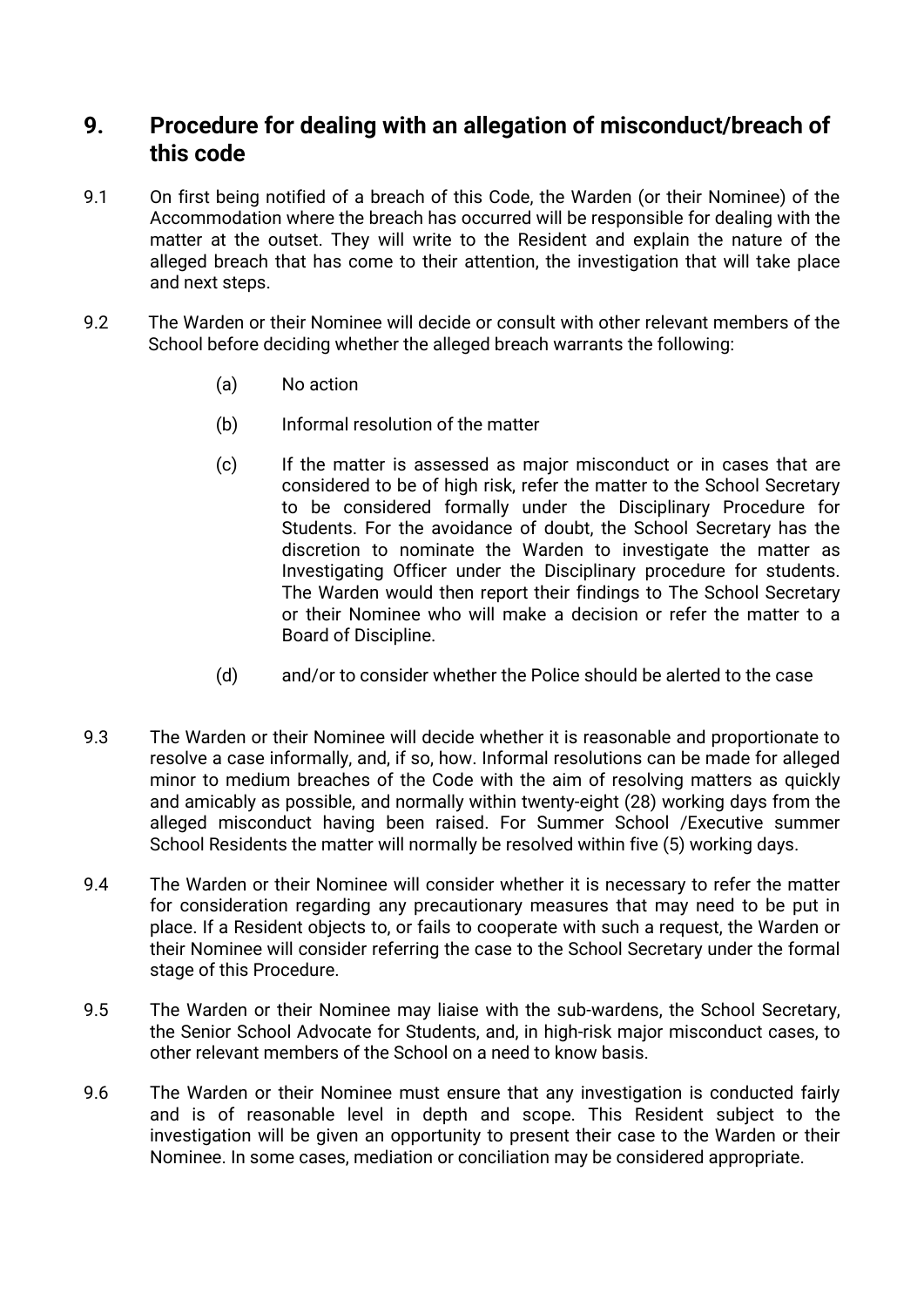- 9.7 If the Resident fails to co-operate with the informal resolution process under this Code, then this may be considered as grounds for initiating the formal stage of the School's disciplinary Procedure and may also be taken into account as part of the formal investigation.
- 9.8 At any meeting with the Warden or their Nominee, the Resident will be permitted to bring a silent observer, such as a friend, or an Adviser from the Students' Union Advice Service. Any form of representation on behalf of the Resident is considered inappropriate unless there are exceptional circumstances, such as it constituting a reasonable adjustment. In these circumstances, once notified of this and if accepted, the Warden or their Nominee may permit the observer to actively contribute to the meeting. The Resident will be informed of the allegation (s) against them and how their behaviour has breached expected standards and will be given a reasonable opportunity to respond to the allegation(s).
- 9.9 Residents who fail to attend meetings unnecessarily delay investigations. As such, a Resident who fails to attend a scheduled meeting with the Warden or their Nominee without good reason or where they do not attend on two occasions will result in either the Warden or their Nominee proceeding with the investigation in the Resident's absence or a referral of the matter to the School Secretary.
- 9.10 The Warden or their Nominee may collect evidence by talking to sub-wardens, security guards and any witnesses, examine CCTV footage and carry out any other reasonable investigations to determine what has happened. The form of the investigation will depend on a number of factors, such as the severity and complexity of the issue in question as well as the availability of evidence.
- 9.11 The Warden or their Nominee will then produce a report confirming the action/s taken to resolve a case informally and the outcome (including possible penalties as outlined in Appendix A). When deciding on the appropriate penalty to be applied in cases of proven misconduct/breach of the Code, due consideration will be made to the following:
	- (a)The Resident's previous disciplinary record within the Accommodation;
	- (b) If the Resident had admitted the misconduct;
	- (c)The conduct of the Resident following the misconduct;
	- (d)Any mitigating factors, as applicable.
- 9.12 Multiple or repeated incidents of misconduct may be treated as being more serious than a single act of misconduct and previous findings may be taken into account when considering which penalty should apply.
- 9.13 If it is concluded that the Resident's behaviour, on a balance of probabilities i.e. more likely than not was misconduct and a breach of the Code, then the Warden or their Nominee will impose one or more of the penalties outlined in Appendix A and the Resident will have the right to appeal as set out in section 10 below.
- 9.14 The Warden or their Nominee will convey their decision and the reason/s for it, in writing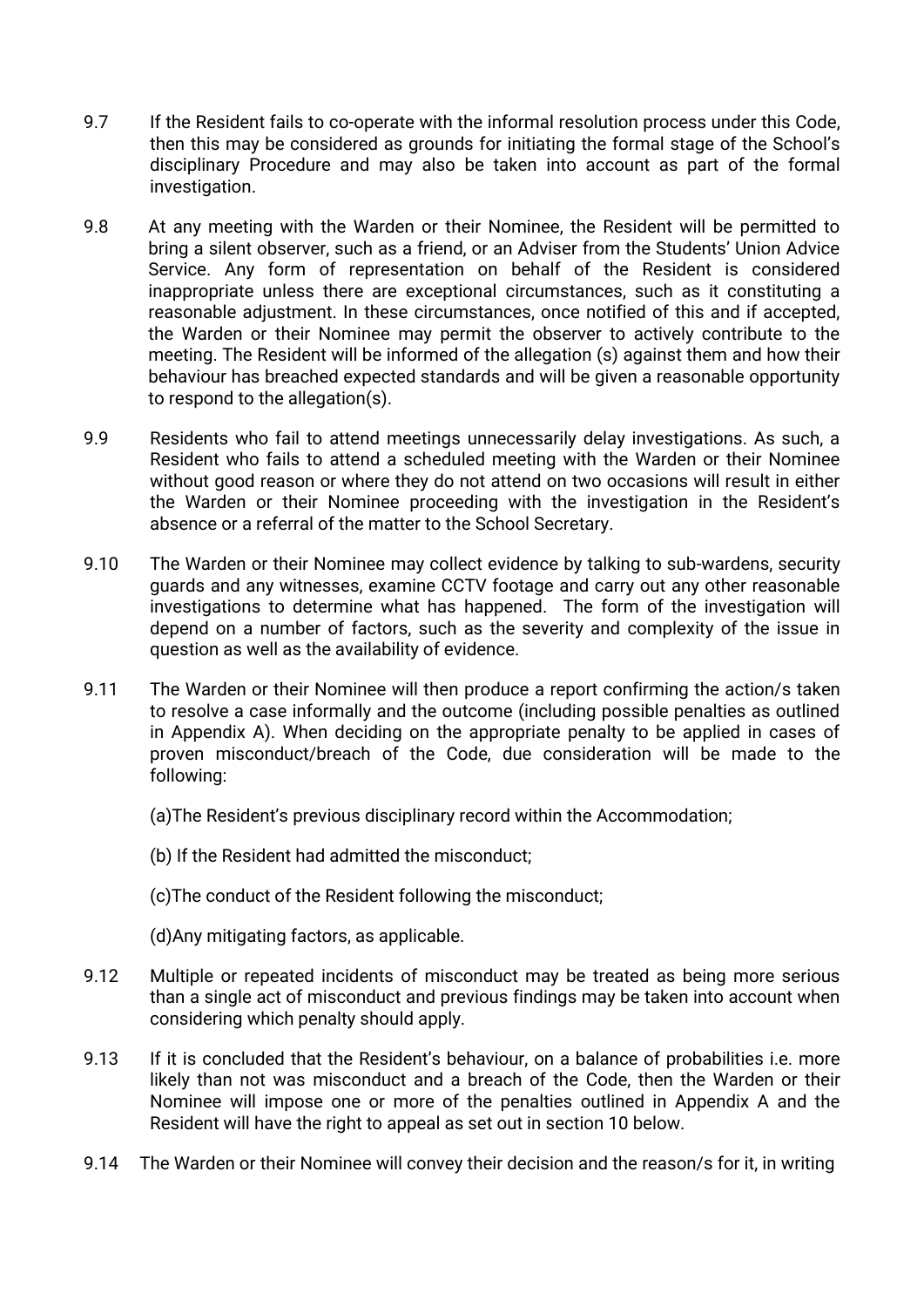- to the Resident and where relevant any member/s of staff or other student/s/Resident (s) of the School who have been directly involved in the case as a Complainant. The Warden or their Nominee will not normally disclose their decision to individuals who are not members of staff or students of the School and where disclosure is made, it is only on a 'need to know' basis.
- 9.15 The decision, either in full or any aspect of it, may not be recorded on a Resident's file if resolved informally, though it may be considered in any subsequent investigation under the formal stage of the Student Disciplinary Procedure if it is referred to be considered under that Procedure or if there are any further disciplinary allegations against the Resident.

### **10. Appeals**

- 10.1 Any Appeal against a Warden or their Nominee's decision must be made to the Head of Residential Life at [residential.life@lse.ac.uk](about:blank) no later than ten (10) working days from the date of the written decision.
- 10.2 An Appeal must normally be made on one or more of the following grounds:

10.2.1 A significant procedural flaw or irregularity that compromised the fairness of the process;

10.2.2 New material evidence, which must be supported by an explanation of why it is being submitted at this late stage; and

10.2.3 An outcome being unreasonable or disproportionate

10.2.4 That there is bias or a reasonable perception of bias during the procedure

- 10.3 The Head of Residential Life or their nominee will normally complete their paper-based review within ten (10) working days of receiving the Appeal and within five (5) working days in relation to summer/Executive Summer School students. In determining an appeal of a decision by the Warden or their Nominee, they may confirm, amend or dismiss the decision/penalty imposed by the Warden or their nominee. The Head of Residential Life or their Nominee may also decide that the matter be re-considered. They will convey their decision to the Resident in writing in a Completion of Procedures Letter.
- 10.4 The Completion of Procedures Letter will contain the Head of Residential Life or their Nominee's decision and the reasons for it. The letter will also confirm any course of action or penalty, which may differ to the outcome of the original investigation.

### **11. Office of the Independent Adjudicator (OIA)**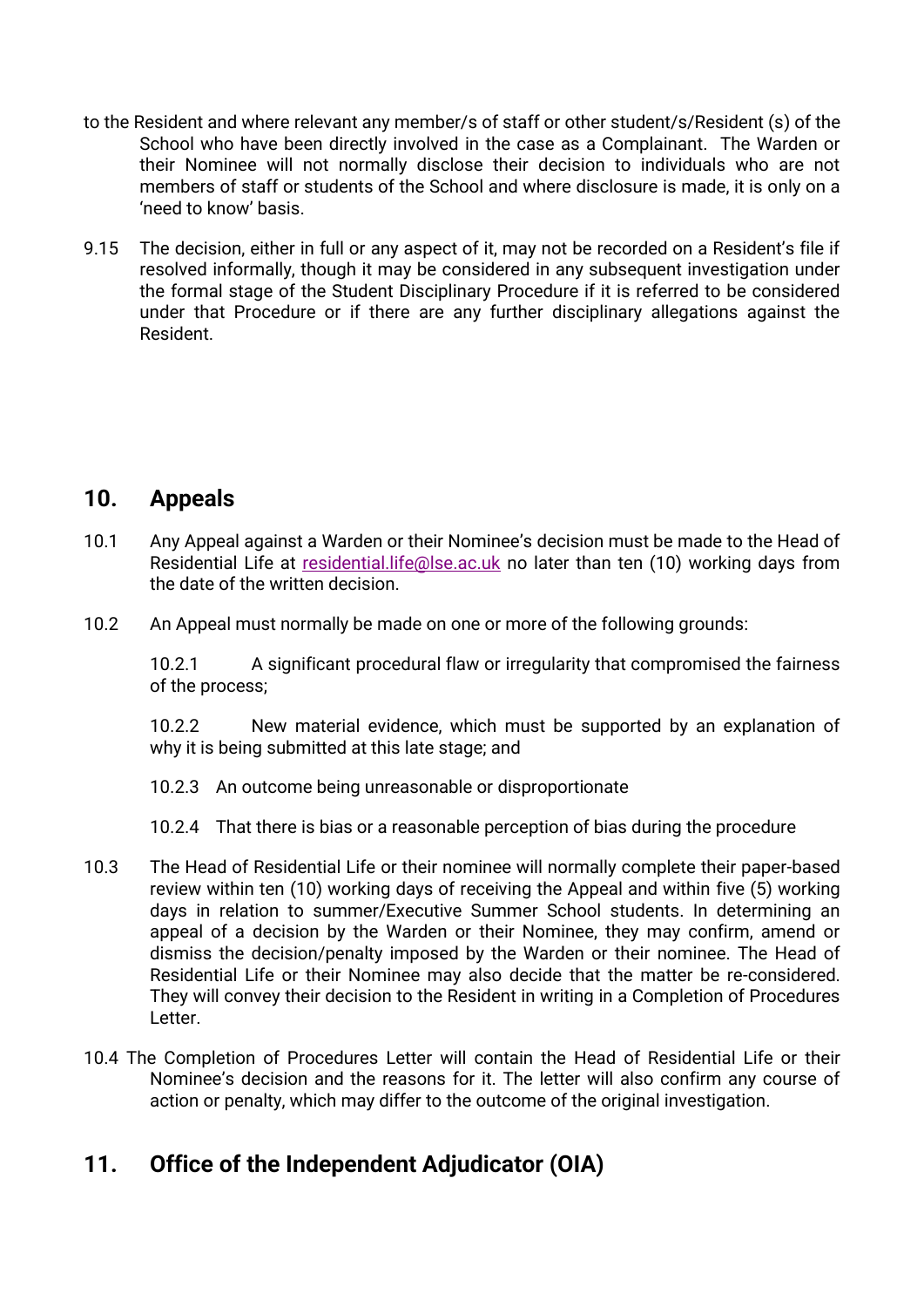The Completion of Procedures Letter will contain the decision and the reasons for it, as well as a student's right of appeal to the OIA. The letter will also confirm any course of action or penalty, which may differ to the outcome of the original investigation at the informal resolution stage.

#### **APPENDIX A: TYPES OF MISCONDUCT OFFENCES UNDER THIS CODE AND POSSIBLE PENALTIES**

The Table below provides some guidance to Residents on the range penalties that may be imposed if it isdecided that there has been misconduct.

The possible penalties that may be applied if a specific misconduct occurs is illustrative only i.e. there will be cases where certain behaviours which would usually be considered major breaches of discipline are minor and will require a less serious penalty and vice versa.

| <b>Misconduct offence</b>                                                                                                                                                                                                                                                                                                                                                                   | <b>Penalty</b>                                                                  |  |
|---------------------------------------------------------------------------------------------------------------------------------------------------------------------------------------------------------------------------------------------------------------------------------------------------------------------------------------------------------------------------------------------|---------------------------------------------------------------------------------|--|
| Level 1: Minor                                                                                                                                                                                                                                                                                                                                                                              |                                                                                 |  |
| Failure to keep Common Areas clear following a<br>$\bullet$<br>verbal warning (if an individual can be identified);<br>Violation of regulations regarding noise, mess<br>$\bullet$<br>etc. after being given a verbal warning;<br>possessions in any part of<br>Leaving<br>the<br>$\bullet$<br>Accommodation during the Breaks or any other<br>vacations without permission from the School | Formal<br>verbal/Written<br>warning<br>Training<br>Fine issued<br>by<br>warden. |  |
| Failure to comply with reasonable requests of<br>staff relating to use of the Accommodation by                                                                                                                                                                                                                                                                                              | Formal<br>written<br>apology<br>and/or<br>restitution to the                    |  |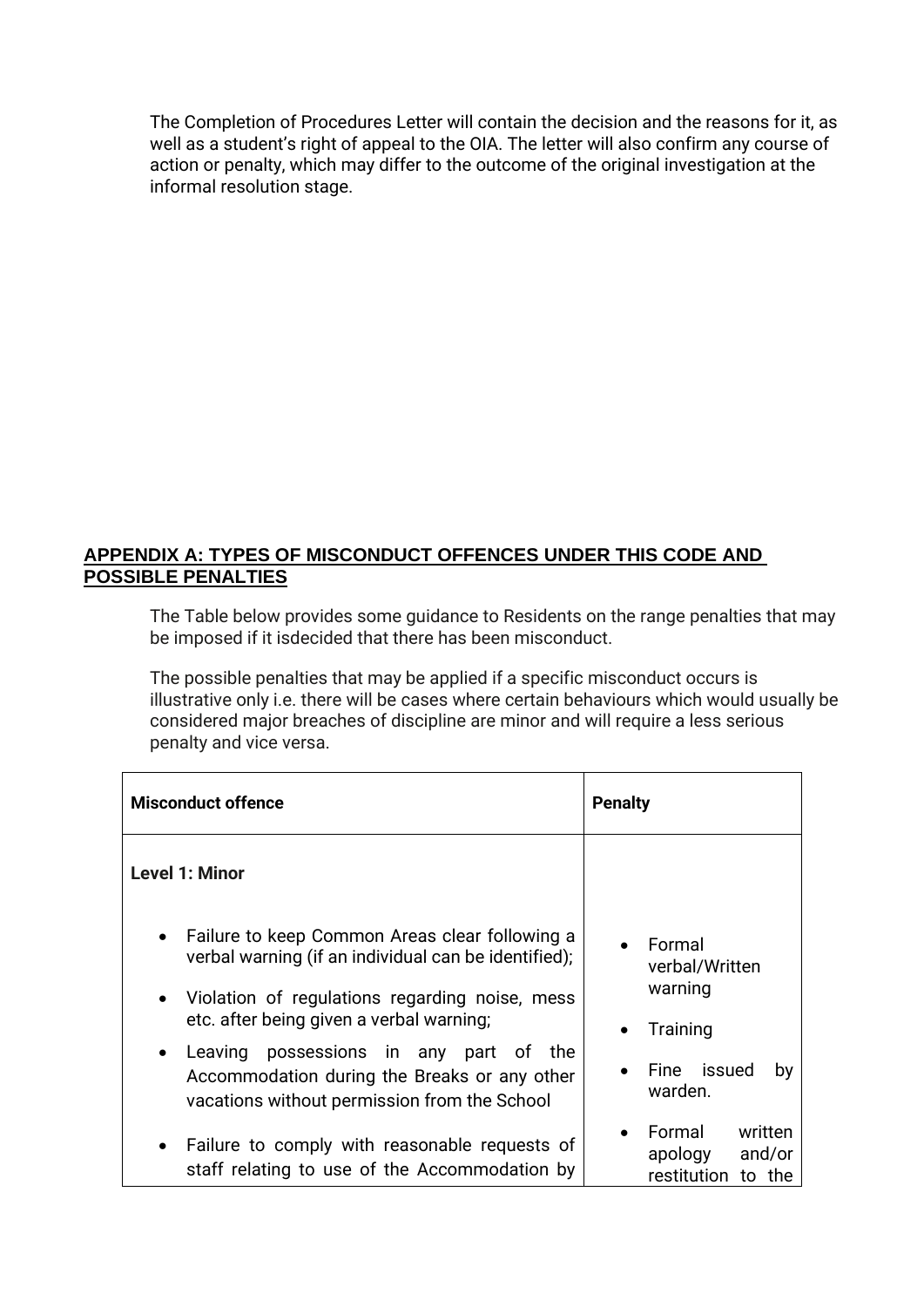| the Resident, their guests and Visitors;<br>First occurrence of refusing to comply with a<br>Covid/contagious illness/ other Health and<br>safety requirement or instruction as set out by<br>the School where applicable which may include<br>but is not limited to not wearing a mask (save for<br>those individuals who can show that they are<br>exempt from wearing a mask) in dining facilities<br>(unless eating) and shared spaces in residential<br>observing appropriate<br>halls,<br>physical<br>not<br>distancing requirements of at least two metres<br>where possible in all LSE premises or as set out<br>by the School (this includes respecting and<br>complying with signs set out on School Premises<br>in relation to this) and refusing to comply with<br>any other instruction provided by the School<br>regarding conduct and expected behaviour in<br>relation to<br>arising Covid/other contagious<br>illness/health and safety requirements following<br>changes in government guidelines/legislation<br>where applicable. | affected<br>parties<br>the<br>by<br>misconduct<br>Suspension/Restr<br>iction/Revocation<br>οf<br>Accommodation<br>privileges (guests,<br>attendance at hall<br>events, use of<br>certain spaces,<br>etc). |
|------------------------------------------------------------------------------------------------------------------------------------------------------------------------------------------------------------------------------------------------------------------------------------------------------------------------------------------------------------------------------------------------------------------------------------------------------------------------------------------------------------------------------------------------------------------------------------------------------------------------------------------------------------------------------------------------------------------------------------------------------------------------------------------------------------------------------------------------------------------------------------------------------------------------------------------------------------------------------------------------------------------------------------------------------|-----------------------------------------------------------------------------------------------------------------------------------------------------------------------------------------------------------|
| <b>Level 2: Medium</b>                                                                                                                                                                                                                                                                                                                                                                                                                                                                                                                                                                                                                                                                                                                                                                                                                                                                                                                                                                                                                               |                                                                                                                                                                                                           |
| Minor<br>either<br>damage<br>property<br>caused<br>to<br>deliberately or through negligence                                                                                                                                                                                                                                                                                                                                                                                                                                                                                                                                                                                                                                                                                                                                                                                                                                                                                                                                                          | Formal/Final<br>written warning.                                                                                                                                                                          |
| Repeated examples of anti-social behaviour,<br>such as loud music or drunken behaviour                                                                                                                                                                                                                                                                                                                                                                                                                                                                                                                                                                                                                                                                                                                                                                                                                                                                                                                                                               | Training                                                                                                                                                                                                  |
| Breach of any rules regarding cooking, smoking,<br>taking showers etc which result in the activation<br>of fire alarms                                                                                                                                                                                                                                                                                                                                                                                                                                                                                                                                                                                                                                                                                                                                                                                                                                                                                                                               | Fine issued<br>by<br>warden.<br>Formal<br>written                                                                                                                                                         |
| Misuse of School property<br>$\bullet$                                                                                                                                                                                                                                                                                                                                                                                                                                                                                                                                                                                                                                                                                                                                                                                                                                                                                                                                                                                                               | and/or<br>apology<br>restitution to the                                                                                                                                                                   |
| Taking property belonging to the School, another<br>$\bullet$<br>Resident, employee of the School, visitor or any<br>other third party                                                                                                                                                                                                                                                                                                                                                                                                                                                                                                                                                                                                                                                                                                                                                                                                                                                                                                               | affected<br>parties<br>the<br>by<br>misconduct                                                                                                                                                            |
|                                                                                                                                                                                                                                                                                                                                                                                                                                                                                                                                                                                                                                                                                                                                                                                                                                                                                                                                                                                                                                                      |                                                                                                                                                                                                           |
| rude or disrespectful toward<br>other<br><b>Being</b><br>students or staff within the Accommodation                                                                                                                                                                                                                                                                                                                                                                                                                                                                                                                                                                                                                                                                                                                                                                                                                                                                                                                                                  | resident<br><b>The</b><br>to<br>make good<br>the<br>cost in whole or in                                                                                                                                   |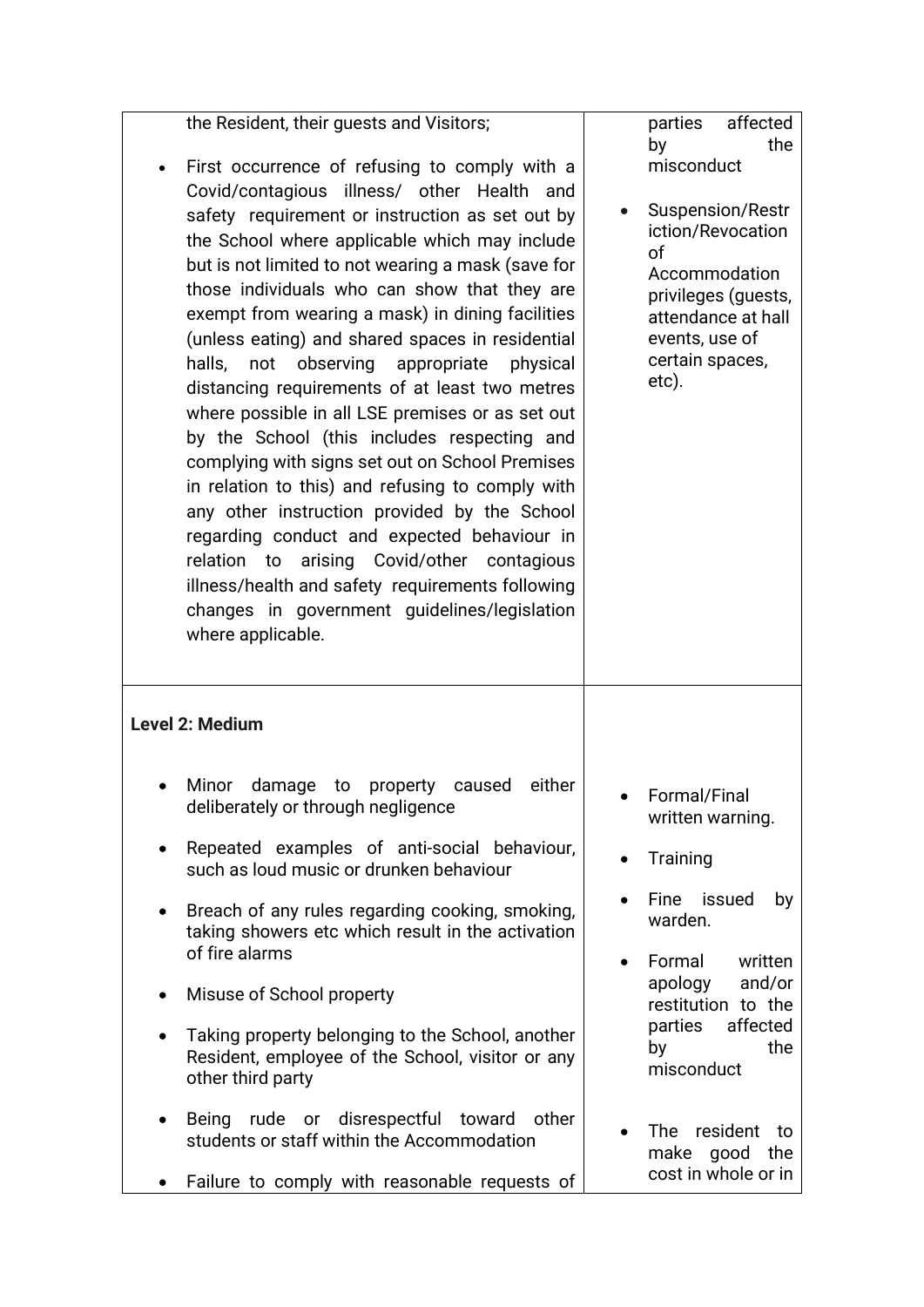staff relating to use of the Accommodation by the Resident, their guests and Visitors

- Subletting your accommodation to any other person(s)
- Second occurrence of refusing to comply with health and Safety and School requirement or instruction relating to Covid/other contagious illness as set out by the School which may include but is not limited to not wearing a mask (save for those individuals who can show that they are exempt from wearing a mask) in all dining facilities (unless eating) and in shared spaces in residential halls, not observing appropriate physical distancing requirements of at least two metres where possible in all LSE premises or as set out by the School (this includes respecting and complying with signs set out on the School Premises in relation to this)and refusing to comply with any other instruction provided by the School regarding conduct and expected behaviour in relation to arising Health and Safety requirements following changes in government guidelines/legislation where applicable;
- Hosting a gathering or Party in Accommodation with more than the permitted amount of people attending/ Attending such a gathering or Party contrary to any Health and Safety or School requirement / current guidelines on group socialising as issued by the U.K. government.
- First occurrence of breaching the requirements of observing self –isolation and the quarantine period where this is applicable.
- Not taking appropriate and swift steps, as required, in dealing with (and informing the School of) any suspected Covid/other contagious illness symptoms and thus

part of any damage caused and/or repay/make good any financial loss to the University.

• Depending on the seriousness of the allegations, the matter may be referred to the School Secretary and dealt with under the Student **Disciplinary** Procedure.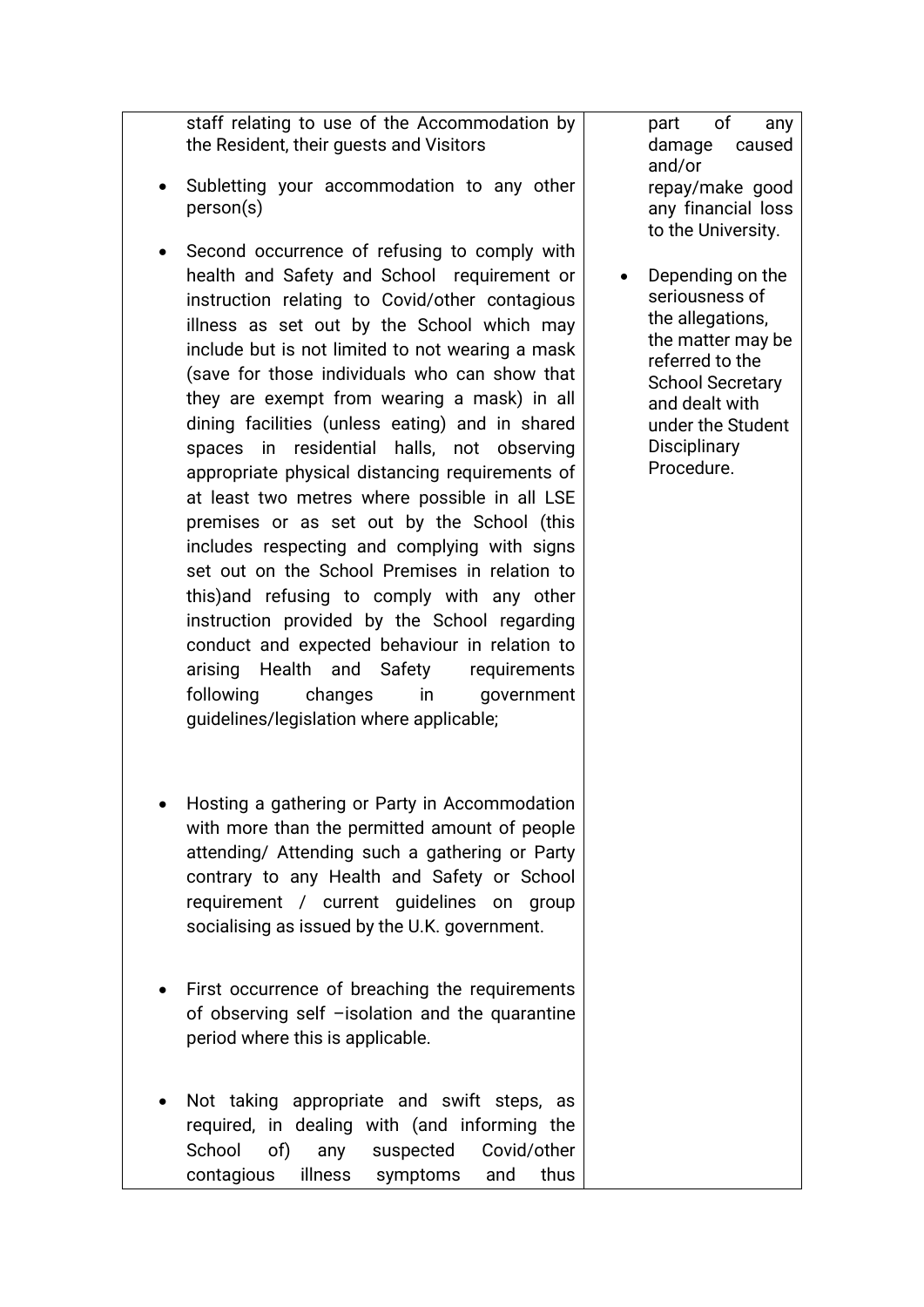| potentially putting others at risk.                                                                                                                                                                                                                                               |                                                                                                                    |
|-----------------------------------------------------------------------------------------------------------------------------------------------------------------------------------------------------------------------------------------------------------------------------------|--------------------------------------------------------------------------------------------------------------------|
| Dishonestly concealing<br>symptoms<br>not<br>or<br>complying with the requirement<br>self-<br>to<br>quarantine (as notified by track and trace).<br>Falsely claiming that you do not need to wear a<br>mask where this may apply                                                  |                                                                                                                    |
| Spreading rumours or knowingly making false<br>claims, via any kind of communication, that<br>individuals have contracted Covid/any other<br>illness.                                                                                                                             |                                                                                                                    |
| <b>Level 3 Major</b>                                                                                                                                                                                                                                                              | As above, plus:                                                                                                    |
| deliberate<br>Serious<br>and<br>damage<br>the<br>to<br>Accommodation or damage caused by gross<br>negligence                                                                                                                                                                      | Referred<br>to<br>School's<br>Disciplinary<br>Procedure.                                                           |
| An accumulation of offences                                                                                                                                                                                                                                                       | Require<br>the                                                                                                     |
| Repeatedly failing to comply with reasonable<br>requests of instructions of School staff relating to<br>use of the Accommodation by the Resident, their<br>guests and Visitors                                                                                                    | student to have<br>contact,<br><b>or</b><br>no<br>restricted contact,<br>with a specified<br>individual (s)        |
| Behaviour which has caused serious damage or<br>could have caused serious damage to the<br>reputation of the School<br>Possession, use or supply of illegal drugs                                                                                                                 | Precautionary<br>measures may be<br>taken including<br>suspension,<br>relocation<br>οf                             |
| including but not limited to:                                                                                                                                                                                                                                                     | Resident<br>from<br>Accommodation                                                                                  |
| a. Supply or possession of a controlled drug                                                                                                                                                                                                                                      | or termination of<br>Resident's                                                                                    |
| b. Supply or repeated<br>possession<br>of<br>a<br>psychoactive substance                                                                                                                                                                                                          | licence.                                                                                                           |
| c. Production of a controlled<br>drug<br><b>or</b><br>psychoactive substance                                                                                                                                                                                                      | Expulsion<br>from                                                                                                  |
| d. misuse of controlled substances and where<br>the prescription medicines have not been<br>prescribed for the person possessing or using<br>them and/or such prescription medicines<br>which are not taken in accordance with an<br>appropriate practitioner's (as defined under | the School and a<br>probable bar on<br>admission to the<br>School's<br>accommodation<br>subsequent<br>in<br>years. |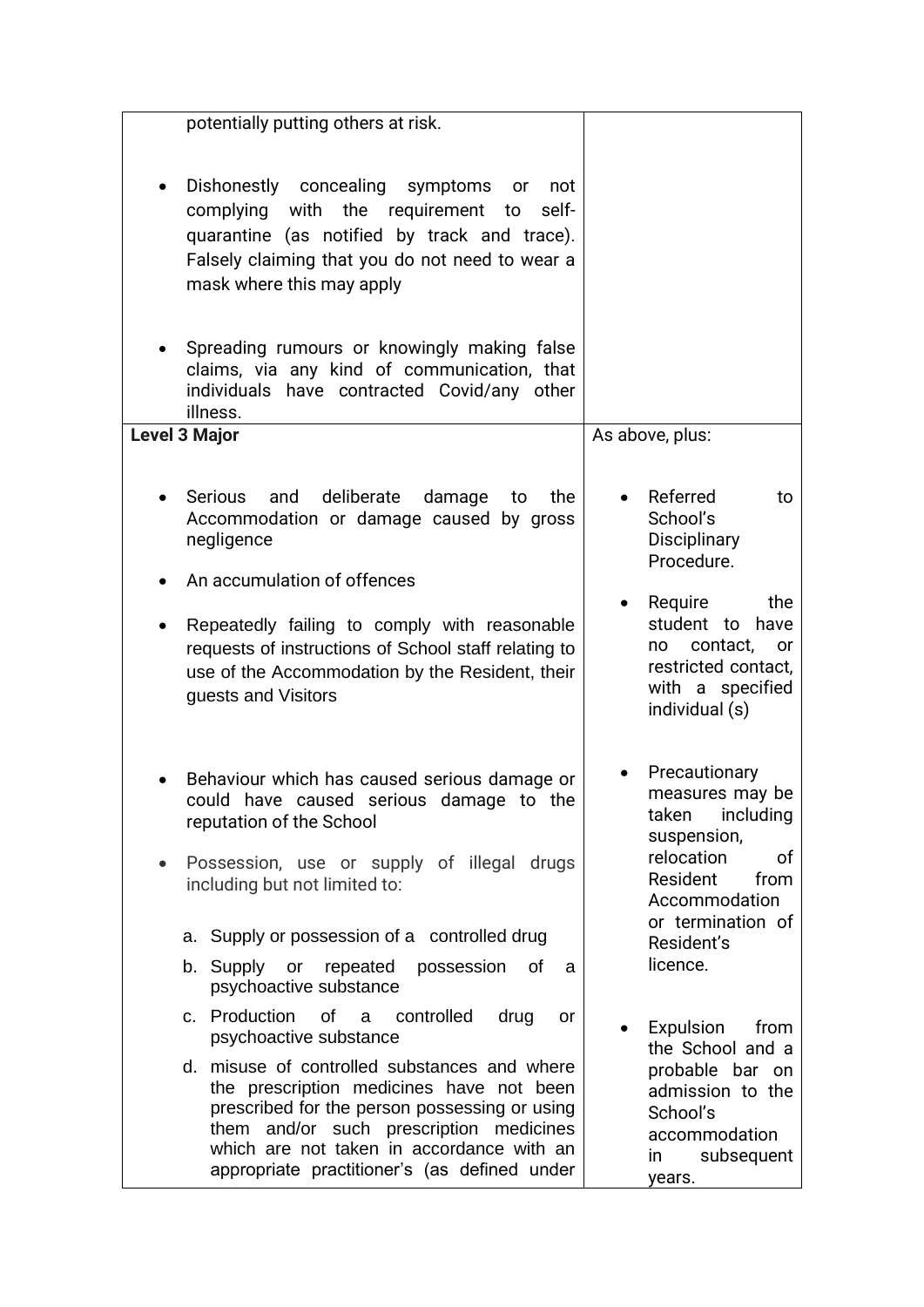| UK Law) direction.                                                                                                                                                                                                                                                                                                                                                                                                                                               |                                  |
|------------------------------------------------------------------------------------------------------------------------------------------------------------------------------------------------------------------------------------------------------------------------------------------------------------------------------------------------------------------------------------------------------------------------------------------------------------------|----------------------------------|
| e. Possession of a Class A controlled drug                                                                                                                                                                                                                                                                                                                                                                                                                       | Matter<br>may<br>be              |
| f.<br>Possession/repeated possession of a Class B<br>controlled drug<br>C<br>or psychoactive<br><b>or</b><br>substance                                                                                                                                                                                                                                                                                                                                           | referred<br>to<br>the<br>police. |
| Anti-social behaviour resulting from drug or<br>alcohol misuse.                                                                                                                                                                                                                                                                                                                                                                                                  |                                  |
| Holding of illegal or prohibited items or pets in<br>the Accommodation;                                                                                                                                                                                                                                                                                                                                                                                          |                                  |
| Aggressive and abusive behaviour including but<br>not limited to punching, slapping, biting, kicking<br>and pulling hair. Bullying. Making defamatory<br>comments;                                                                                                                                                                                                                                                                                               |                                  |
| Sexual harassment of another student, employee<br>of the School, visitor or any other third party. This<br>include but is not limited to sexual<br>can<br>intercourse or engaging in a sexual act without<br>consent, attempting to do so, sexual assault, and<br>or stalking another Resident;                                                                                                                                                                  |                                  |
| Harassment towards another student, School<br>staff member, visitor or any other third party<br>relating to an individual's sex, sexual orientation,<br>religion or belief, race, pregnancy or maternity,<br>gender reassignment, disability or age, threats to<br>hurt another person, acting in an intimidating and<br>hostile manner;                                                                                                                         |                                  |
| An act or omission that causes a Health & Safety<br>concern, including tampering with any aspect of<br>the<br>Accommodation<br>fire<br>safety<br>system<br>(including, but not limited to, extinguishers,<br>detectors, or emergency exits);                                                                                                                                                                                                                     |                                  |
| Third occurrence of refusing to comply with a<br>Health and Safety requirement or instruction<br>relating to any contagious illness as set out by<br>the School, may include includes but is not<br>limited to not wearing a mask (save for those<br>individuals who can show that they are exempt<br>from wearing a mask) in all dining facilities<br>(unless eating) and shared spaces in residential<br>observing<br>appropriate<br>physical<br>halls,<br>not |                                  |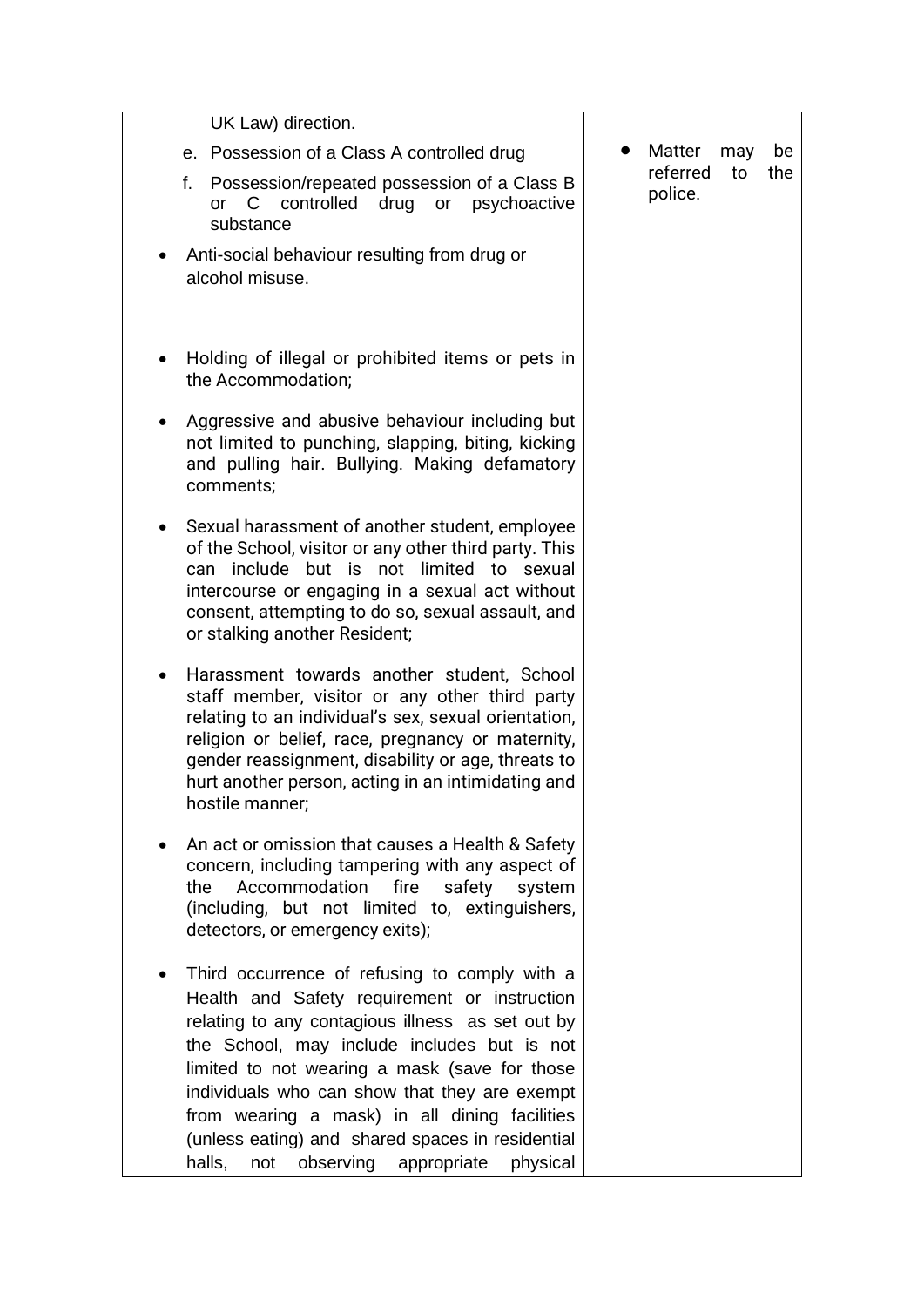distancing of at least two metres where possible in all LSE Premises or as set out by the School(this includes respecting and complying with signs set out on School Premises in relation to this) and refusing to comply with any other instruction provided by the School regarding conduct and expected behaviour in relation to arising requirements, following changes in government guidelines/legislation;

- Second occurrence of hosting a gathering/Party in Accommodation with more than the permitted amount of people attending/ attending such a gathering or Party contrary to School requirements/current guidelines on group socialising as issued by the U.K government where applicable;
- Second occurrence of breaching the requirements of observing self –isolation and the quarantine period where applicable;
- Not taking appropriate and swift steps, as required, in dealing with (and informing relevant members of the School) of any suspected Covid/contagious illnesssymptoms and thus potentially putting others at risk where applicable;
- Dishonestly concealing symptoms or not complying with the requirement to selfquarantine (as notified by track and trace). Falsely claiming that you do not need to wear a mask where this is applicable where applicable;
- Spreading rumours to others or making false claims, via any form of communication, that individuals have contracted Covid/any other illness.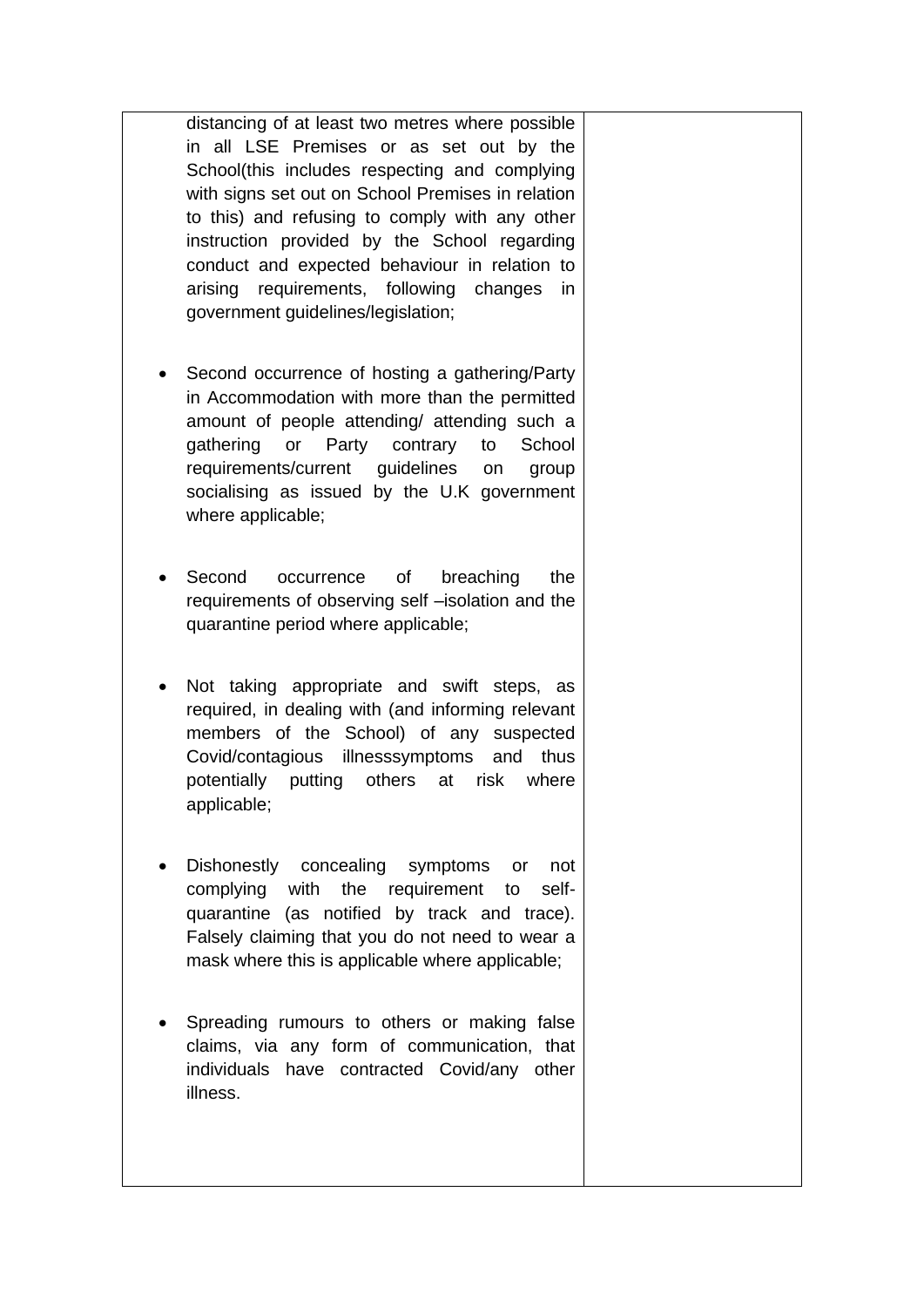### **Review schedule**

| Review interval | Next review due by | Next review start |
|-----------------|--------------------|-------------------|
| 2 years         | July 2022          | 17 May 2022       |

### **Version history**

| <b>Version</b> | <b>Date</b>  | <b>Notes</b>                                                                                         |
|----------------|--------------|------------------------------------------------------------------------------------------------------|
| 1.0            | 28 July 2020 | <b>LSE Student Accommodation Disciplinary</b><br>Code' replaces previous 'Residences<br>Regulations' |
| 2.0            | August 2021  |                                                                                                      |

### **Links**

| <b>Related</b><br><b>Policies/Procedures</b> | Link                                                                                  |
|----------------------------------------------|---------------------------------------------------------------------------------------|
| of Residences                                | Terms and Conditions   Your copy of your Ts & Cs can be found on your HallPad account |